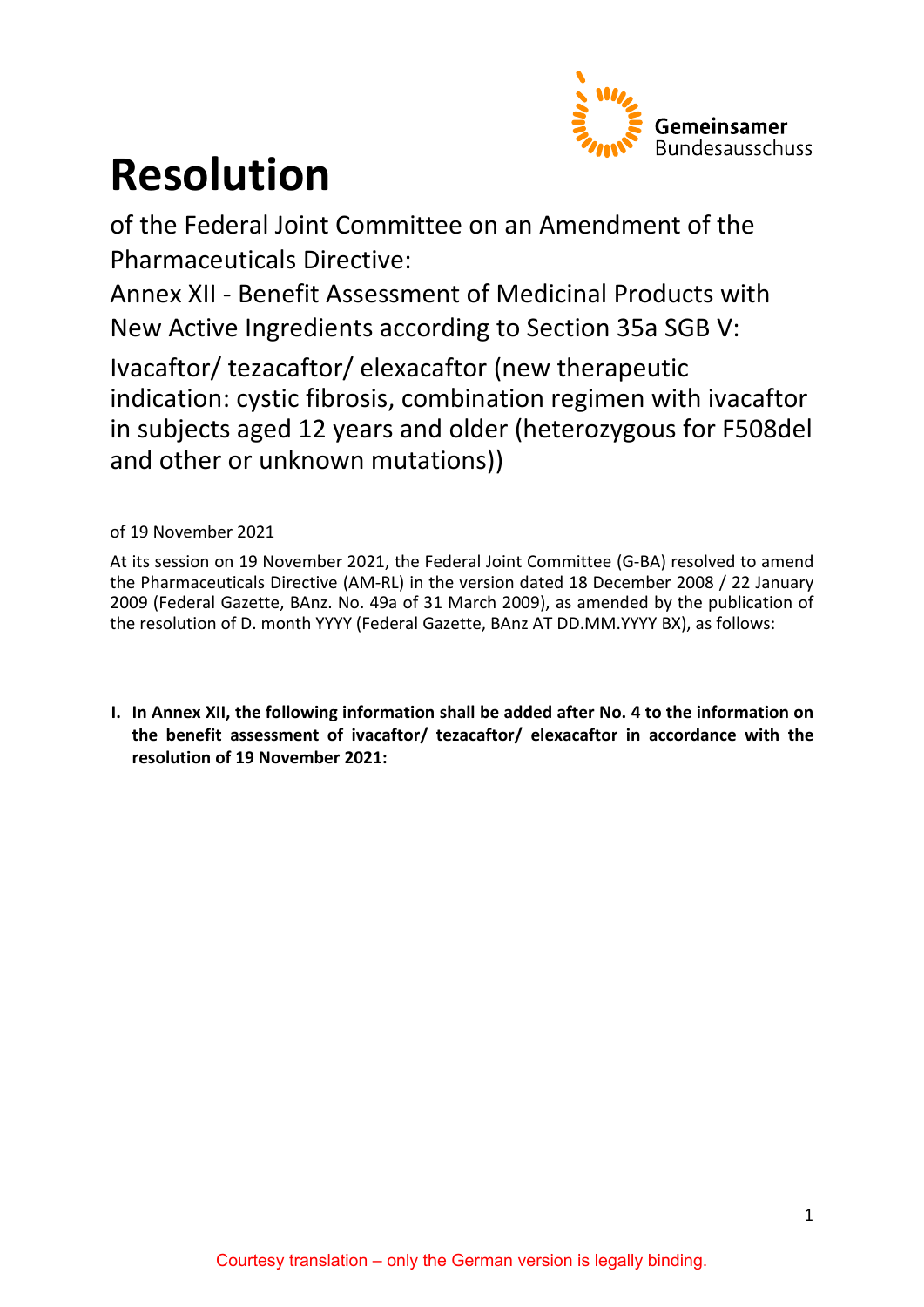#### **Ivacaftor/ tezacaftor/ elexacaftor**

Resolution of: 19 November 2021 Entry into force on: 19 November 2021 Federal Gazette, BAnz AT DD. MM YYYY Bx

#### **New therapeutic indication (according to the marketing authorisation of 26 April 2021):**

Kaftrio is indicated in a combination regimen with ivacaftor 150 mg tablets for the treatment of cystic fibrosis (CF) in patients aged 12 years and older who have at least one F508del mutation in the cystic fibrosis transmembrane conductance regulator (CFTR) gene.

# **Therapeutic indication of the resolution (resolution of 19 November 2021)**

Kaftrio is indicated in a combination regimen with ivacaftor 150 mg tablets for the treatment of cystic fibrosis in subjects aged 12 years and older who are heterozygous for the F508del mutation in the CFTR gene and carry a mutation on the second allele, which is not a minimal function, no gating (including R117H) and no residual function mutation, or the mutation on the second allele is unknown (other mutations).

# **1. Additional benefit of the medicinal product in relation to the appropriate comparator therapy**

Subjects aged 12 years and older with cystic fibrosis, who are heterozygous for the F508del mutation in the CFTR gene and show a mutation on the second allele, which is not a minimal function, no gating (including R117H) and no residual function mutation, or the mutation on the second allele is unknown (other mutations)

#### **Appropriate comparator therapy:**

Best supportive care

Best Supportive Care (BSC) is defined as the therapy that ensures the best possible, patient-individual optimised, supportive treatment to alleviate symptoms and improve the quality of life (in particular antibiotics for pulmonary infections, mucolytics, pancreatic enzymes for pancreatic insufficiency, physiotherapy (as defined in the Remedies Directive), making full use of all possible dietary measures).

#### **Extent and probability of the additional benefit of ivacaftor/ tezacaftor/ elexacaftor in combination with ivacaftor compared to the appropriate comparator therapy:**

An additional benefit is not proven.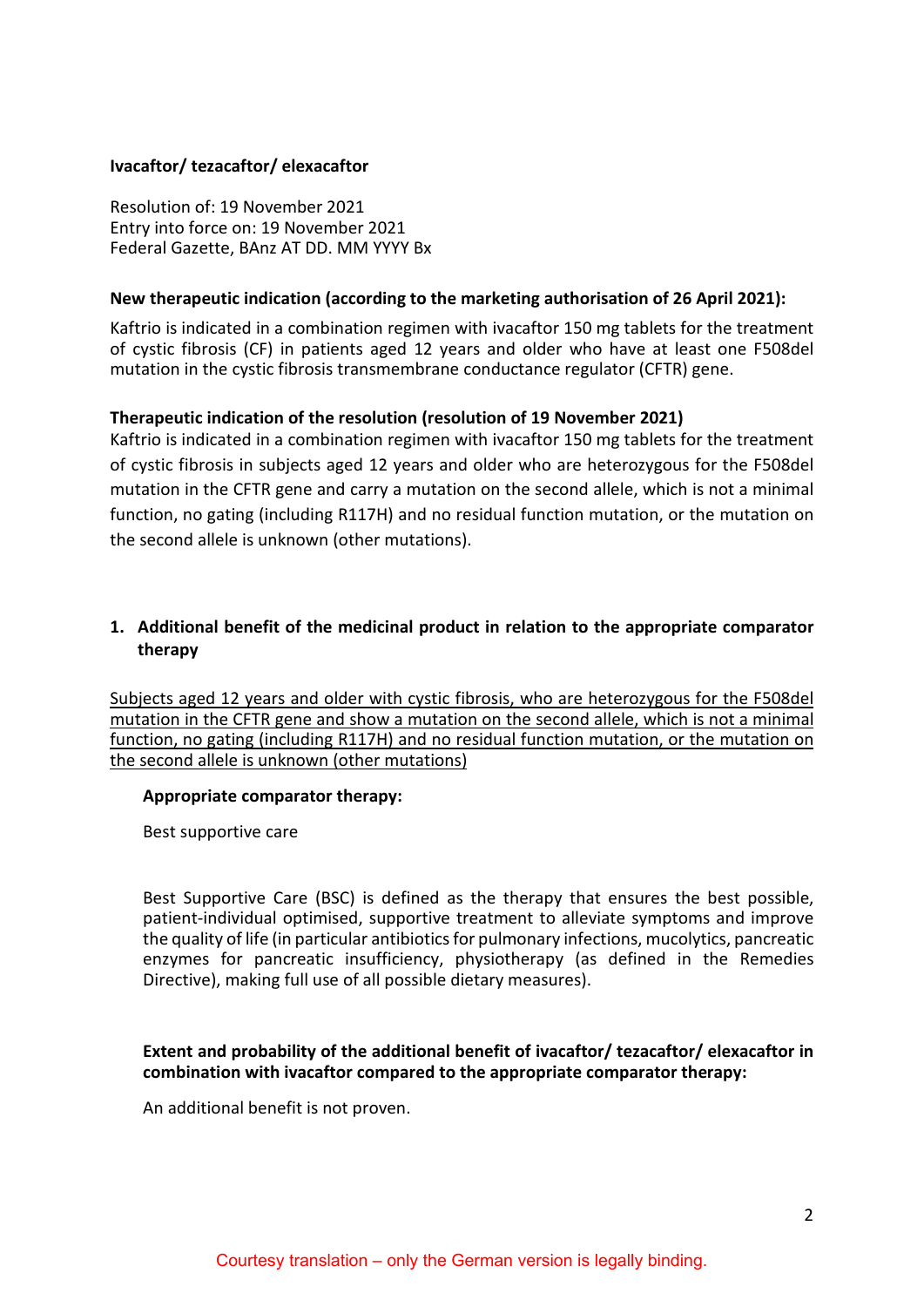# **Study results according to endpoints:[1](#page-2-0)**

Subjects aged 12 years and older with cystic fibrosis, who are heterozygous for the F508del mutation in the CFTR gene and show a mutation on the second allele, which is not a minimal function, no gating (including R117H) and no residual function mutation, or the mutation on the second allele is unknown (other mutations)

No data are available to allow an assessment of the additional benefit.

| <b>Endpoint category</b>                                                                                       | Direction of effect/ | <b>Summary</b>     |
|----------------------------------------------------------------------------------------------------------------|----------------------|--------------------|
|                                                                                                                | risk of bias         |                    |
| Mortality                                                                                                      | Ø                    | No data available. |
| Morbidity                                                                                                      | Ø                    | No data available. |
| Health-related                                                                                                 | Ø                    | No data available. |
| quality of life                                                                                                |                      |                    |
| Side effects                                                                                                   | Ø                    | No data available. |
| Explanations:                                                                                                  |                      |                    |
| $\uparrow$ : statistically significant and relevant positive effect with low/unclear reliability of data       |                      |                    |
| $\downarrow$ : statistically significant and relevant negative effect with low/unclear reliability of data     |                      |                    |
| 个个: statistically significant and relevant positive effect with high reliability of data                       |                      |                    |
| $\downarrow \downarrow$ : statistically significant and relevant negative effect with high reliability of data |                      |                    |
| $\leftrightarrow$ : no statistically significant or relevant difference                                        |                      |                    |
| $\varnothing$ : There are no usable data for the benefit assessment.                                           |                      |                    |
| n.a.: not assessable                                                                                           |                      |                    |

# **Summary of results for relevant clinical endpoints**

# **2. Number of patients or demarcation of patient groups eligible for treatment**

Subjects aged 12 years and older with cystic fibrosis, who are heterozygous for the F508del mutation in the CFTR gene and show a mutation on the second allele, which is not a minimal function, no gating (including R117H) and no residual function mutation, or the mutation on the second allele is unknown (other mutations)

approx. 310 patients

<span id="page-2-0"></span> <sup>1</sup> Data from the dossier assessment of the Institute for Quality and Efficiency in Health Care (IQWiG) (A21-74) unless otherwise indicated.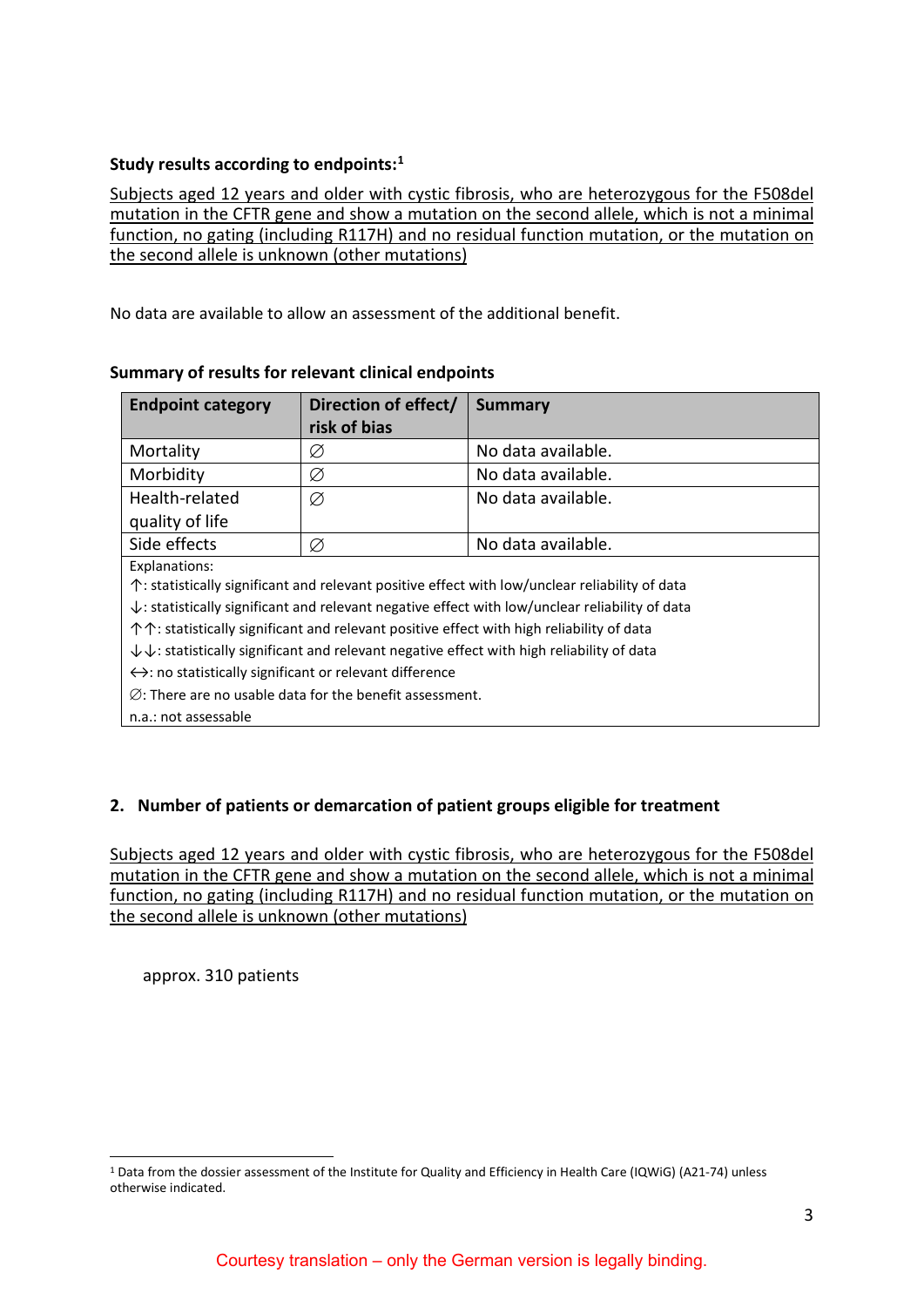#### **3. Requirements for a quality-assured application**

The requirements in the product information are to be taken into account. The European Medicines Agency (EMA) provides the contents of the product information (summary of product characteristics, SmPC) for Kaftrio (active ingredient: ivacaftor/ tezacaftor/ elexacaftor) at the following publicly accessible link (last access: 11 October 2021): [https://www.ema.europa.eu/en/documents/product-information/kaftrio-epar-product](https://www.ema.europa.eu/en/documents/product-information/kaftrio-epar-product-information_en.pdf)[information\\_en.pdf](https://www.ema.europa.eu/en/documents/product-information/kaftrio-epar-product-information_en.pdf)

Treatment with ivacaftor/ tezacaftor/ elexacaftor should only be initiated and monitored by doctors experienced in treating adolescents and adult patients with cystic fibrosis.

# **4. Treatment costs**

#### **Annual treatment costs:**

Subjects aged 12 years and older with cystic fibrosis, who are heterozygous for the F508del mutation in the CFTR gene and show a mutation on the second allele, which is not a minimal function, no gating (including R117H) and no residual function mutation, or the mutation on the second allele is unknown (other mutations)

| Designation of the therapy        | Annual treatment costs/ patient   |  |
|-----------------------------------|-----------------------------------|--|
| Medicinal product to be assessed: |                                   |  |
| Ivacaftor/tezacaftor/elexacaftor  | € 158,139.51                      |  |
| + ivacaftor                       | € 82,912.62                       |  |
| Total:                            | € 241,052.13                      |  |
| Best supportive care              | Different from patient to patient |  |
| Appropriate comparator therapy:   |                                   |  |
| Best supportive care              | Different from patient to patient |  |

Costs after deduction of statutory rebates (LAUER-TAXE® as last revised: 1 November 2021)

Costs for additionally required SHI services: not applicable